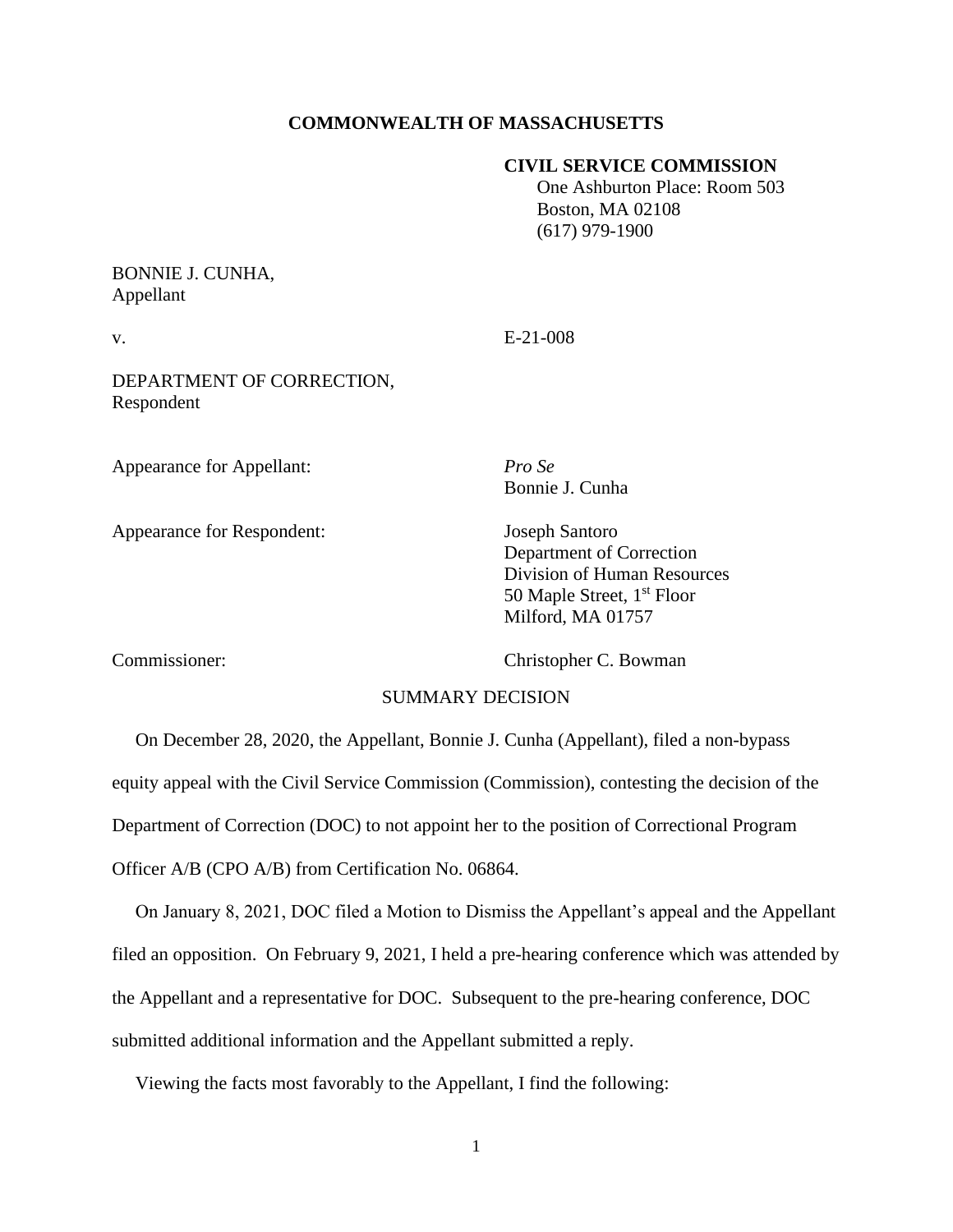- 1. The Appellant is employed a Clerk VI at DOC.
- 2. On October 20, 2018, the Appellant took the civil service examination for CPO A/B and received a score of 86.
- 3. On July 1, 2019, the Appellant's name was place on the eligible list for CPO A/B.
- 4. On May 15, 2020, DOC created Certification No. 06864 from which it anticipated appointing thirty (30) CPO A/Bs.
- 5. The Appellant was ranked 19<sup>th</sup> among those willing to accept appointment on Certification No. 06864.
- 6. On August 15, 2020, additional names were placed on the eligible list, apparently due to a subsequent examination. The Appellant is now ranked  $66<sup>th</sup>$  on this eligible list, although it appears that DOC continued to process Certification No. 06864.
- 7. In August 2020, the Appellant received a conditional offer of employment from DOC, conditional upon passing medical and drug screening tests.
- 8. On September 15, 2020, the Appellant received an email from DOC stating in part: " … This is your *official conditional offer* for the MADOC Academy pending the results of your psych test (we don't have the results back) and your COVID-19 results (information below) … as of now you want to plan to start the Academy. **The first day of the Academy is Monday, October 26, 2020**.)" (emphasis in original)
- 9. The Appellant passed the medical (including psychological) tests and drug screening.
- 10. The Appellant purchased the necessary gear in anticipation of attending the training academy.
- 11. On September 28, 2020, a day before the scheduled COVID-19 test, the Appellant received an email from DOC stating that "due to current operational needs", DOC was only able to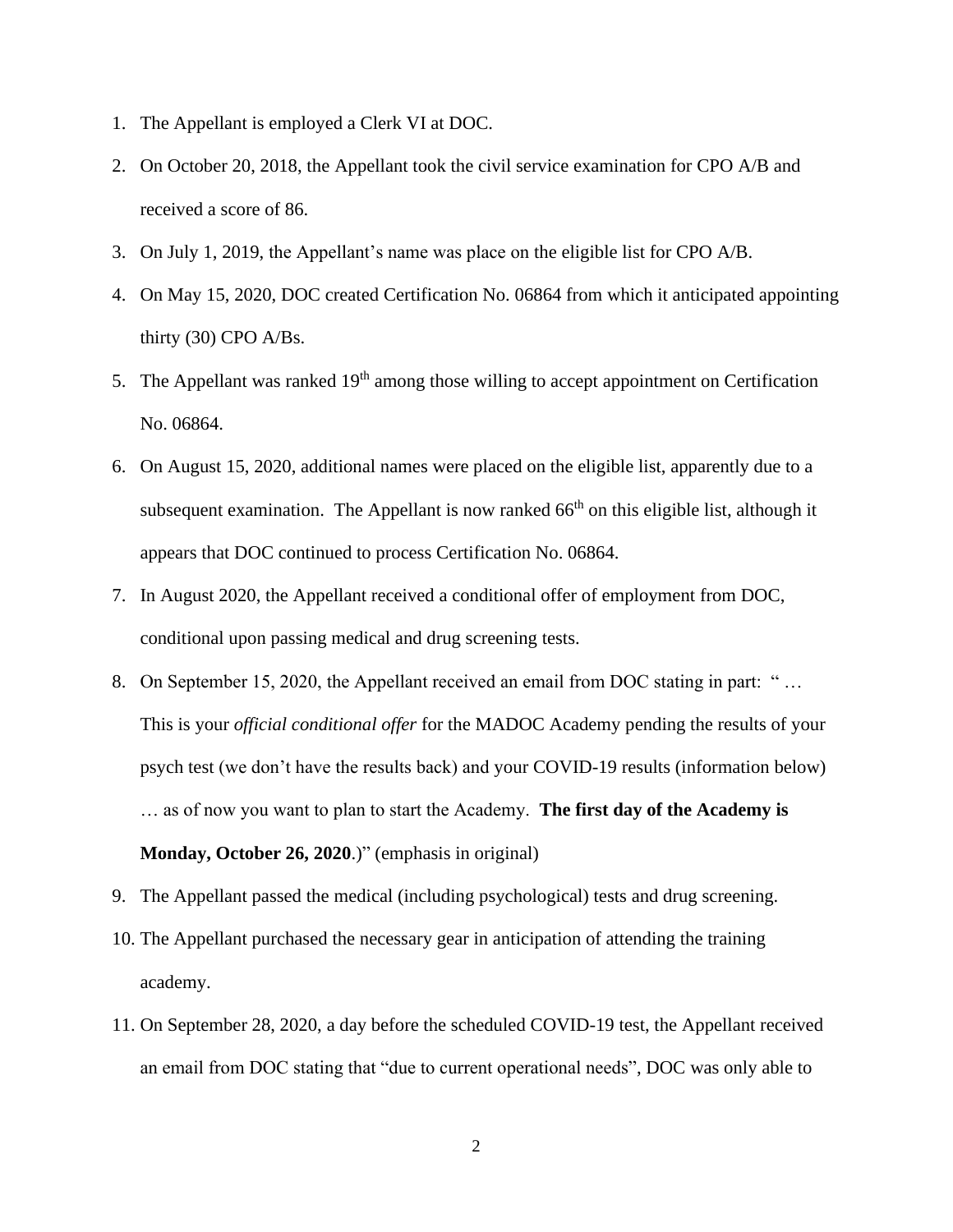hire 7 CPO A/Bs, as opposed to 30, and that the Appellant's rank on the Certification was not reached in regard to those 7 appointments. The email stated in part, "Therefore, for now, you will stay in your Clerk position and we will look to hire you as a CPO come early next year."

- 12. On November 19, 2020 DOC sent the Appellant an email informing her that no additional CPO A/Bs would be hired for the January 2021 Academy.<sup>1</sup>
- 13. On December 1, 2020, DOC sent the Appellant a formal non-selection letter confirming that she was not considered for appointment to the October 11, 2020 Academy as "your rank was not reached on the certification …".
- 14. On December 28, 2020, the Appellant filed this appeal with the Commission, arguing that she is an aggrieved person and asking the Commission to place her name at the top of the next certification for CPO A/B.

## *Legal Standard for Summary Disposition*

An appeal may be disposed of on summary disposition when, "viewing the evidence in the light most favorable to the non-moving party", the undisputed material facts affirmatively demonstrate that the non-moving party has "no reasonable expectation" of prevailing on at least one "essential element of the case". See, e.g., Milliken & Co., v. Duro Textiles LLC, 451 Mass. 547, 550 n.6, (2008); Maimonides School v. Coles, 71 Mass.App.Ct. 240, 249 (2008); Lydon v. Massachusetts Parole Board, 18 MCSR 216 (2005).

#### *Analysis*

 The Appellant received a conditional offer of employment for CPO A/B from DOC; she completed the required medical and drug screening; and she made plans to attend the October 2020 training academy. As her conditional offer of employment was, effectively, rescinded prior

<sup>&</sup>lt;sup>1</sup> This effectively marked the end of the certification. Any future certifications would be generated from the updated eligible list upon which the Appellant's rank was now considerably lower.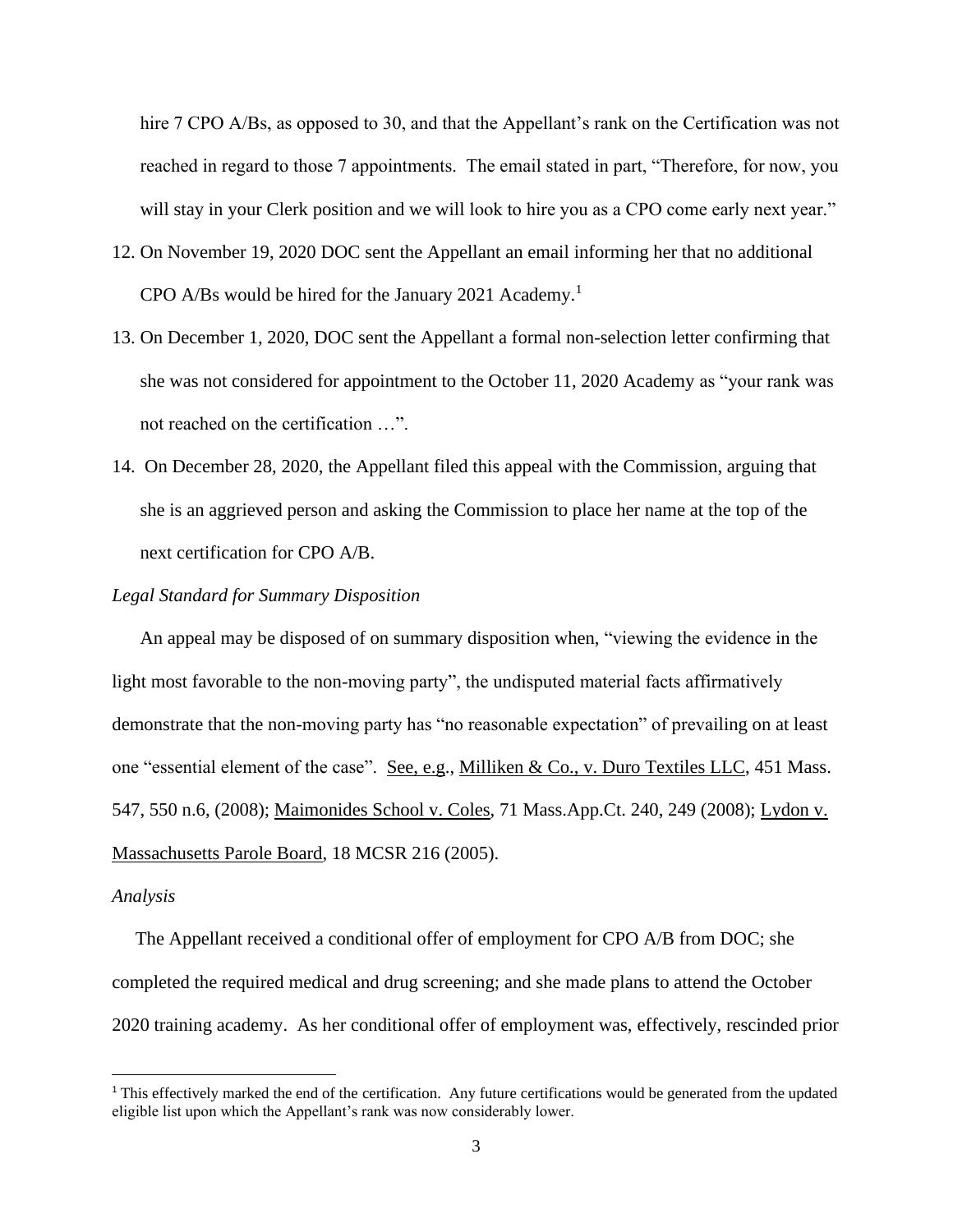to her attending the training academy, the Appellant argues that she is an aggrieved person for whom relief is warranted.

 I am not unsympathetic to the Appellant's plight here. She was understandably looking forward to what, for her, was a promotional opportunity at DOC. Importantly, however, even when viewing the facts in the light most favorable to the Appellant, there is no evidence, or even an allegation, that DOC's actions here were the result of any personal, political or other reasons not related to basic merit principles. The Appellant has not disputed the detailed reasons cited by DOC for the decision to appoint 7, as opposed to 30, CPO A/Bs, which include the unanticipated closure of at least two minimum security facilities which resulted in the displacement of many incumbent CPO A/Bs.

 In sum, absent proof of any subterfuge or ulterior motives on DOC's part, the Appellant's claim cannot be distinguished from the classic case of "dying on the vine", which is the inevitable plight of any person whose name appears near the top of an eligible list and is then removed or lowered due to a subsequent examination. See Brackett v. Civil Service Comm'n, 447 Mass. 233, 253 (2006) and cases cited (placement on civil service list is no guarantee of appointment or promotion); Callanan v. Personnel Adm'r, 400 Mass. 597, 600 602 (1987) (no vested interest in position during life of an eligible list); Mandracchia v. City of Everett, 21 MCSR 307 (2008) ("A candidate whose name is not reached for promotion or appointment has no recourse but to take the next examination.")

 For all of the above reasons, the Appellant's appeal under Docket No. E-21-008 is *dismissed*. Civil Service Commission

*/s/ Christopher Bowman* Christopher C. Bowman Chairman